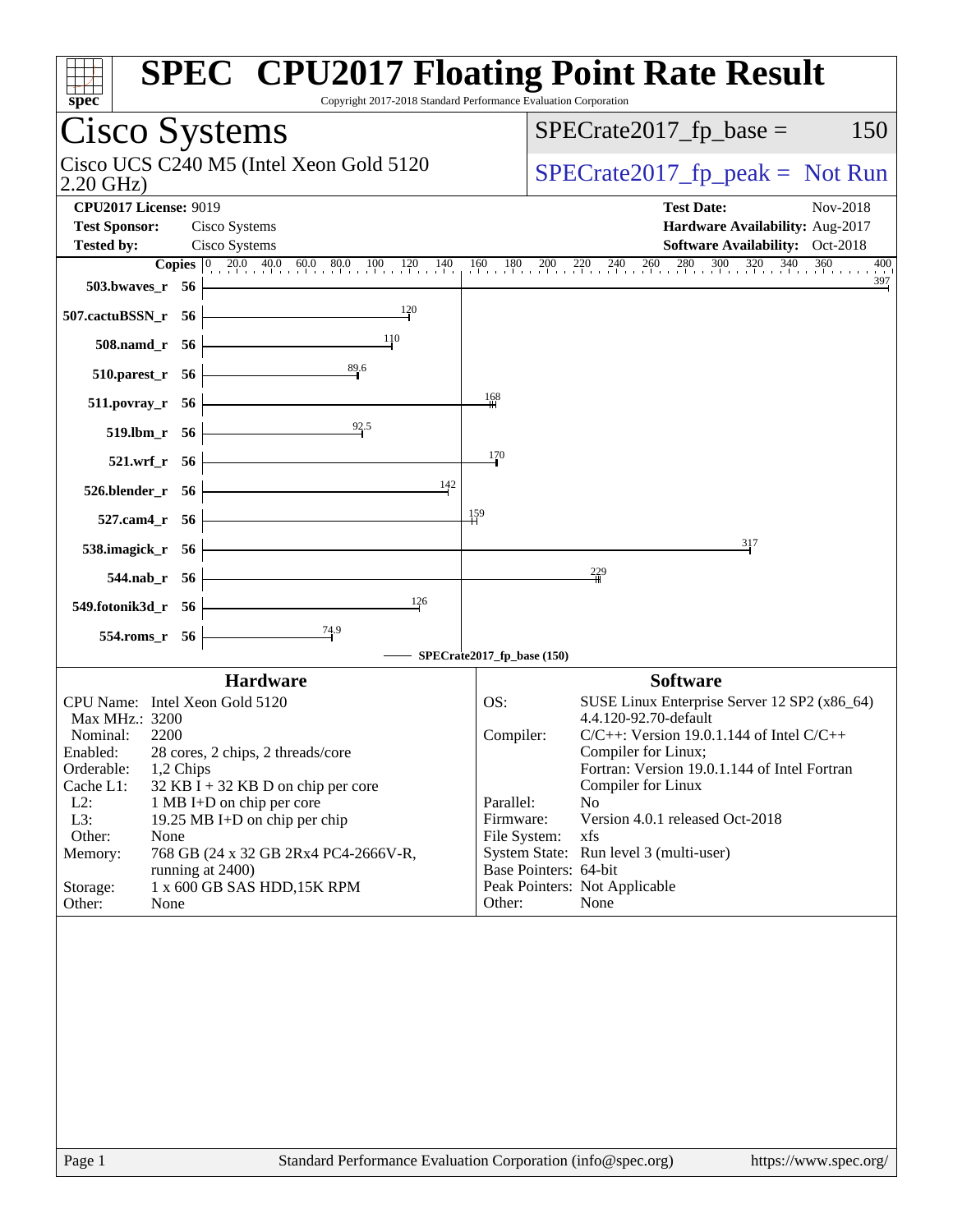

Copyright 2017-2018 Standard Performance Evaluation Corporation

## Cisco Systems

2.20 GHz) Cisco UCS C240 M5 (Intel Xeon Gold 5120  $\vert$  [SPECrate2017\\_fp\\_peak =](http://www.spec.org/auto/cpu2017/Docs/result-fields.html#SPECrate2017fppeak) Not Run

 $SPECTate2017<sub>fr</sub> base = 150$ 

**[CPU2017 License:](http://www.spec.org/auto/cpu2017/Docs/result-fields.html#CPU2017License)** 9019 **[Test Date:](http://www.spec.org/auto/cpu2017/Docs/result-fields.html#TestDate)** Nov-2018 **[Test Sponsor:](http://www.spec.org/auto/cpu2017/Docs/result-fields.html#TestSponsor)** Cisco Systems **[Hardware Availability:](http://www.spec.org/auto/cpu2017/Docs/result-fields.html#HardwareAvailability)** Aug-2017 **[Tested by:](http://www.spec.org/auto/cpu2017/Docs/result-fields.html#Testedby)** Cisco Systems **[Software Availability:](http://www.spec.org/auto/cpu2017/Docs/result-fields.html#SoftwareAvailability)** Oct-2018

#### **[Results Table](http://www.spec.org/auto/cpu2017/Docs/result-fields.html#ResultsTable)**

|                                  | <b>Base</b>   |                |                |                |            | <b>Peak</b>    |            |               |                |              |                |              |                |              |
|----------------------------------|---------------|----------------|----------------|----------------|------------|----------------|------------|---------------|----------------|--------------|----------------|--------------|----------------|--------------|
| <b>Benchmark</b>                 | <b>Copies</b> | <b>Seconds</b> | Ratio          | <b>Seconds</b> | Ratio      | <b>Seconds</b> | Ratio      | <b>Copies</b> | <b>Seconds</b> | <b>Ratio</b> | <b>Seconds</b> | <b>Ratio</b> | <b>Seconds</b> | <b>Ratio</b> |
| 503.bwayes_r                     | 56            | 1413           | 397            | 1414           | 397        | 1412           | 398        |               |                |              |                |              |                |              |
| 507.cactuBSSN r                  | 56            | 593            | 120            | 594            | 119        | 593            | 120        |               |                |              |                |              |                |              |
| $508$ .namd $r$                  | 56            | 484            | 110            | 487            | 109        | 485            | <b>110</b> |               |                |              |                |              |                |              |
| 510.parest_r                     | 56            | 1625           | 90.1           | 1637           | 89.5       | 1636           | 89.6       |               |                |              |                |              |                |              |
| $511. povray_r$                  | 56            | 769            | 170            | 778            | 168        | 785            | 166        |               |                |              |                |              |                |              |
| 519.lbm_r                        | 56            | 639            | 92.4           | 638            | 92.5       | 638            | 92.5       |               |                |              |                |              |                |              |
| $521$ .wrf r                     | 56            | 735            | 171            | 736            | <b>170</b> | 740            | 170        |               |                |              |                |              |                |              |
| 526.blender_r                    | 56            | 600            | 142            | 600            | 142        | 600            | 142        |               |                |              |                |              |                |              |
| 527.cam4 r                       | 56            | 616            | 159            | 617            | <b>159</b> | 627            | 156        |               |                |              |                |              |                |              |
| 538.imagick_r                    | 56            | 439            | 317            | 439            | 317        | 439            | 317        |               |                |              |                |              |                |              |
| 544.nab r                        | 56            | 414            | 228            | 409            | 230        | 411            | 229        |               |                |              |                |              |                |              |
| 549.fotonik3d r                  | 56            | 1738           | <u>126</u>     | 1737           | 126        | 1739           | 126        |               |                |              |                |              |                |              |
| $554$ .roms_r                    | 56            | 1188           | 74.9           | 1188           | 74.9       | 1193           | 74.6       |               |                |              |                |              |                |              |
| $SPECrate2017_fp\_base =$<br>150 |               |                |                |                |            |                |            |               |                |              |                |              |                |              |
| $SPECrate2017$ fp peak =         |               |                | <b>Not Run</b> |                |            |                |            |               |                |              |                |              |                |              |

Results appear in the [order in which they were run.](http://www.spec.org/auto/cpu2017/Docs/result-fields.html#RunOrder) Bold underlined text [indicates a median measurement.](http://www.spec.org/auto/cpu2017/Docs/result-fields.html#Median)

#### **[Submit Notes](http://www.spec.org/auto/cpu2017/Docs/result-fields.html#SubmitNotes)**

 The numactl mechanism was used to bind copies to processors. The config file option 'submit' was used to generate numactl commands to bind each copy to a specific processor. For details, please see the config file.

### **[Operating System Notes](http://www.spec.org/auto/cpu2017/Docs/result-fields.html#OperatingSystemNotes)**

Stack size set to unlimited using "ulimit -s unlimited"

### **[General Notes](http://www.spec.org/auto/cpu2017/Docs/result-fields.html#GeneralNotes)**

Environment variables set by runcpu before the start of the run: LD\_LIBRARY\_PATH = "/home/cpu2017/lib/ia32:/home/cpu2017/lib/intel64"

 Binaries compiled on a system with 1x Intel Core i7-4790 CPU + 32GB RAM memory using Redhat Enterprise Linux 7.4 Transparent Huge Pages enabled by default Prior to runcpu invocation Filesystem page cache synced and cleared with: sync; echo 3> /proc/sys/vm/drop\_caches runcpu command invoked through numactl i.e.: numactl --interleave=all runcpu <etc> Yes: The test sponsor attests, as of date of publication, that CVE-2017-5754 (Meltdown) is mitigated in the system as tested and documented.

**(Continued on next page)**

| Page 2<br>Standard Performance Evaluation Corporation (info@spec.org) | https://www.spec.org/ |
|-----------------------------------------------------------------------|-----------------------|
|-----------------------------------------------------------------------|-----------------------|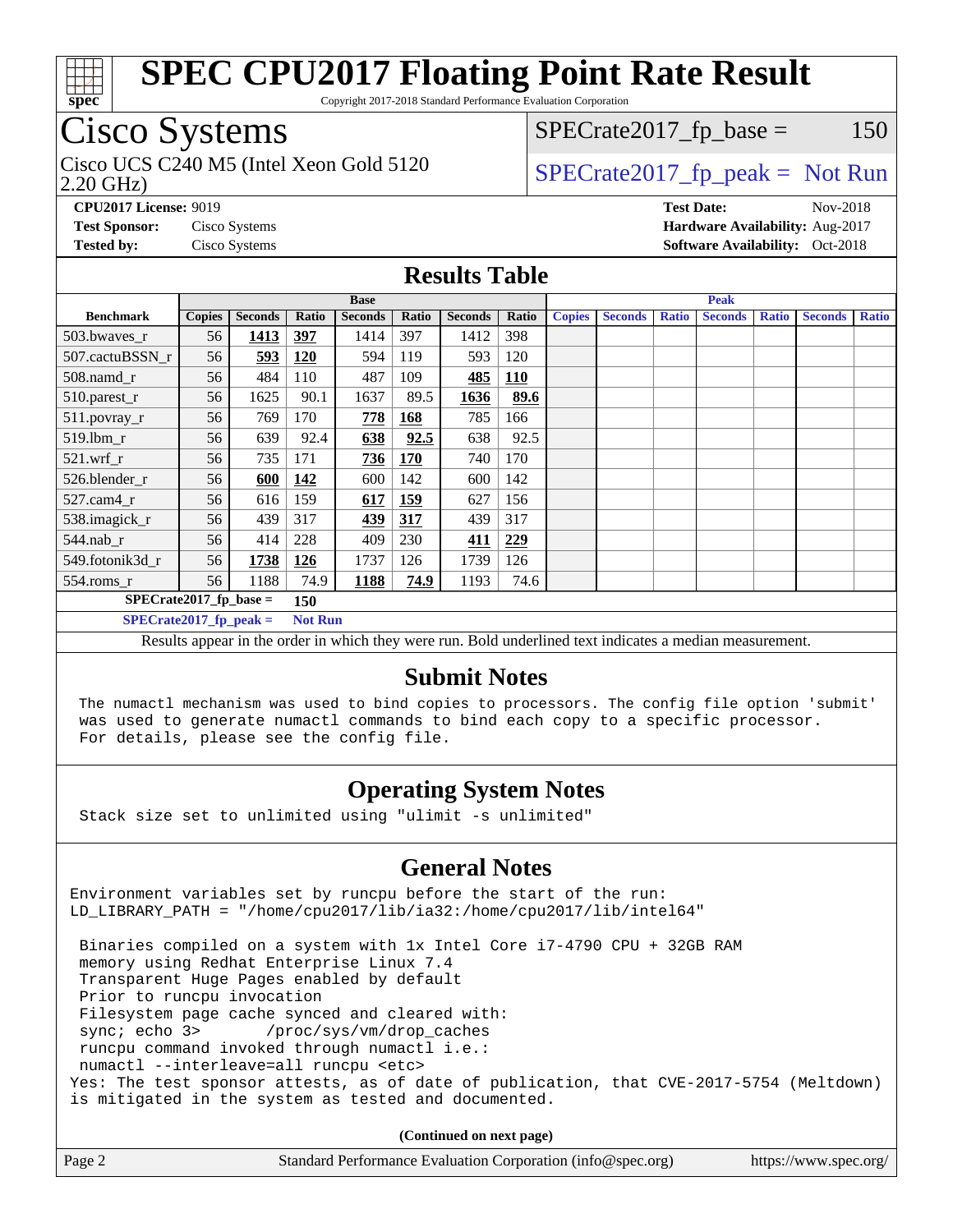

Copyright 2017-2018 Standard Performance Evaluation Corporation

## Cisco Systems

2.20 GHz) Cisco UCS C240 M5 (Intel Xeon Gold 5120  $\vert$  [SPECrate2017\\_fp\\_peak =](http://www.spec.org/auto/cpu2017/Docs/result-fields.html#SPECrate2017fppeak) Not Run

 $SPECTate2017<sub>fr</sub> base = 150$ 

**[Test Sponsor:](http://www.spec.org/auto/cpu2017/Docs/result-fields.html#TestSponsor)** Cisco Systems **[Hardware Availability:](http://www.spec.org/auto/cpu2017/Docs/result-fields.html#HardwareAvailability)** Aug-2017

**[CPU2017 License:](http://www.spec.org/auto/cpu2017/Docs/result-fields.html#CPU2017License)** 9019 **[Test Date:](http://www.spec.org/auto/cpu2017/Docs/result-fields.html#TestDate)** Nov-2018 **[Tested by:](http://www.spec.org/auto/cpu2017/Docs/result-fields.html#Testedby)** Cisco Systems **[Software Availability:](http://www.spec.org/auto/cpu2017/Docs/result-fields.html#SoftwareAvailability)** Oct-2018

### **[General Notes \(Continued\)](http://www.spec.org/auto/cpu2017/Docs/result-fields.html#GeneralNotes)**

Yes: The test sponsor attests, as of date of publication, that CVE-2017-5753 (Spectre variant 1) is mitigated in the system as tested and documented. Yes: The test sponsor attests, as of date of publication, that CVE-2017-5715 (Spectre variant 2) is mitigated in the system as tested and documented.

#### **[Platform Notes](http://www.spec.org/auto/cpu2017/Docs/result-fields.html#PlatformNotes)**

Page 3 Standard Performance Evaluation Corporation [\(info@spec.org\)](mailto:info@spec.org) <https://www.spec.org/> BIOS Settings: Intel HyperThreading Technology set to Enabled CPU performance set to Enterprise Power Performance Tuning set to OS Controls SNC set to Enabled IMC Interleaving set to 1-way Interleave Patrol Scrub set to Disabled Sysinfo program /home/cpu2017/bin/sysinfo Rev: r5797 of 2017-06-14 96c45e4568ad54c135fd618bcc091c0f running on linux-fdny Thu Dec 6 07:48:18 2018 SUT (System Under Test) info as seen by some common utilities. For more information on this section, see <https://www.spec.org/cpu2017/Docs/config.html#sysinfo> From /proc/cpuinfo model name : Intel(R) Xeon(R) Gold 5120 CPU @ 2.20GHz 2 "physical id"s (chips) 56 "processors" cores, siblings (Caution: counting these is hw and system dependent. The following excerpts from /proc/cpuinfo might not be reliable. Use with caution.) cpu cores : 14 siblings : 28 physical 0: cores 0 1 2 3 4 5 6 8 9 10 11 12 13 14 physical 1: cores 0 1 2 3 4 5 6 8 9 10 11 12 13 14 From lscpu: Architecture: x86\_64 CPU op-mode(s): 32-bit, 64-bit Byte Order: Little Endian CPU(s): 56 On-line CPU(s) list: 0-55 Thread(s) per core: 2 Core(s) per socket: 14 Socket(s): 2 NUMA node(s): 4 Vendor ID: GenuineIntel CPU family: 6 Model: 85 **(Continued on next page)**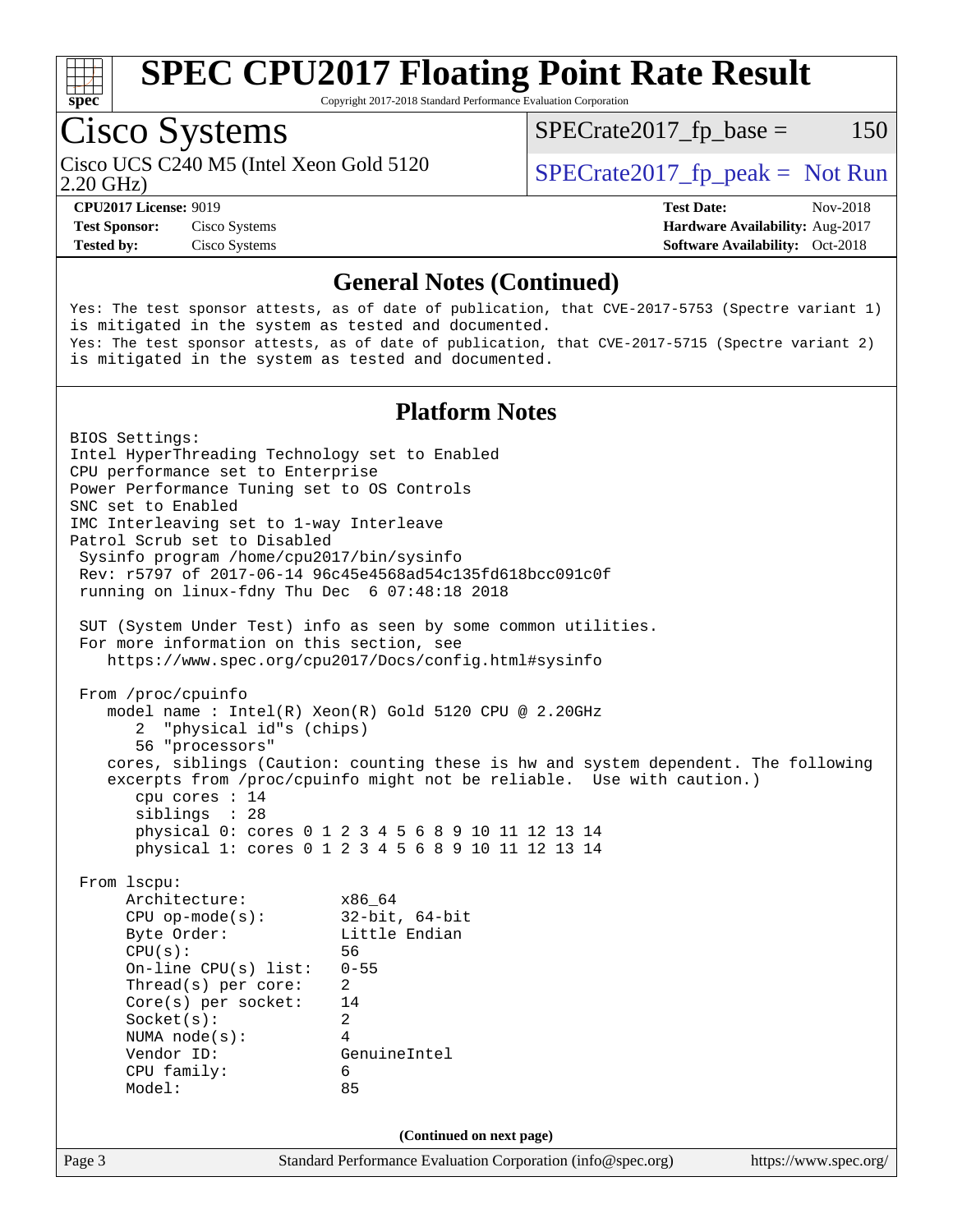

Copyright 2017-2018 Standard Performance Evaluation Corporation

Cisco Systems<br>Cisco UCS C240 M5 (Intel Xeon Gold 5120

2.20 GHz)

 $SPECrate2017_fp\_base = 150$ 

### $SPECTate 2017_fp\_peak = Not Run$

**[CPU2017 License:](http://www.spec.org/auto/cpu2017/Docs/result-fields.html#CPU2017License)** 9019 **[Test Date:](http://www.spec.org/auto/cpu2017/Docs/result-fields.html#TestDate)** Nov-2018 **[Test Sponsor:](http://www.spec.org/auto/cpu2017/Docs/result-fields.html#TestSponsor)** Cisco Systems **[Hardware Availability:](http://www.spec.org/auto/cpu2017/Docs/result-fields.html#HardwareAvailability)** Aug-2017 **[Tested by:](http://www.spec.org/auto/cpu2017/Docs/result-fields.html#Testedby)** Cisco Systems **[Software Availability:](http://www.spec.org/auto/cpu2017/Docs/result-fields.html#SoftwareAvailability)** Oct-2018

#### **[Platform Notes \(Continued\)](http://www.spec.org/auto/cpu2017/Docs/result-fields.html#PlatformNotes)**

| Model name:                                     | $Intel(R)$ Xeon $(R)$ Gold 5120 CPU @ 2.20GHz                                                                                                                           |
|-------------------------------------------------|-------------------------------------------------------------------------------------------------------------------------------------------------------------------------|
| Stepping:                                       | 4                                                                                                                                                                       |
| CPU MHz:                                        | 2232.512                                                                                                                                                                |
| $CPU$ $max$ $MHz$ :                             | 3200.0000                                                                                                                                                               |
| CPU min MHz:                                    | 1000.0000                                                                                                                                                               |
| BogoMIPS:                                       | 4389.68                                                                                                                                                                 |
| Virtualization:                                 | $VT - x$                                                                                                                                                                |
| L1d cache:                                      | 32K                                                                                                                                                                     |
| Lli cache:<br>$L2$ cache:                       | 32K<br>1024K                                                                                                                                                            |
| L3 cache:                                       | 19712K                                                                                                                                                                  |
| NUMA node0 CPU(s): 0-3,7-9,28-31,35-37          |                                                                                                                                                                         |
| NUMA nodel CPU(s):                              | $4-6, 10-13, 32-34, 38-41$                                                                                                                                              |
| NUMA $node2$ $CPU(s):$                          | 14-17,21-23,42-45,49-51                                                                                                                                                 |
| NUMA $node3$ $CPU(s):$                          | $18 - 20$ , $24 - 27$ , $46 - 48$ , $52 - 55$                                                                                                                           |
| Flagg:                                          | fpu vme de pse tsc msr pae mce cx8 apic sep mtrr pge mca cmov                                                                                                           |
|                                                 | pat pse36 clflush dts acpi mmx fxsr sse sse2 ss ht tm pbe syscall nx pdpelgb rdtscp                                                                                     |
|                                                 | lm constant_tsc art arch_perfmon pebs bts rep_good nopl xtopology nonstop_tsc                                                                                           |
|                                                 | aperfmperf eagerfpu pni pclmulqdq dtes64 monitor ds_cpl vmx smx est tm2 ssse3 sdbg                                                                                      |
|                                                 | fma cx16 xtpr pdcm pcid dca sse4_1 sse4_2 x2apic movbe popcnt tsc_deadline_timer aes                                                                                    |
|                                                 | xsave avx f16c rdrand lahf_lm abm 3dnowprefetch ida arat epb invpcid_single pln pts                                                                                     |
|                                                 | dtherm hwp hwp_act_window hwp_epp hwp_pkg_req intel_pt rsb_ctxsw spec_ctrl stibp<br>retpoline kaiser tpr_shadow vnmi flexpriority ept vpid fsgsbase tsc_adjust bmil hle |
|                                                 | avx2 smep bmi2 erms invpcid rtm cqm mpx avx512f avx512dq rdseed adx smap clflushopt                                                                                     |
|                                                 | clwb avx512cd avx512bw avx512vl xsaveopt xsavec xgetbvl cqm_llc cqm_occup_llc                                                                                           |
|                                                 |                                                                                                                                                                         |
| /proc/cpuinfo cache data                        |                                                                                                                                                                         |
| cache size $: 19712$ KB                         |                                                                                                                                                                         |
|                                                 |                                                                                                                                                                         |
|                                                 | From numactl --hardware WARNING: a numactl 'node' might or might not correspond to a                                                                                    |
| physical chip.                                  |                                                                                                                                                                         |
| $available: 4 nodes (0-3)$                      |                                                                                                                                                                         |
| node 0 cpus: 0 1 2 3 7 8 9 28 29 30 31 35 36 37 |                                                                                                                                                                         |
| node 0 size: 192097 MB                          |                                                                                                                                                                         |
| node 0 free: 191800 MB                          |                                                                                                                                                                         |
|                                                 | node 1 cpus: 4 5 6 10 11 12 13 32 33 34 38 39 40 41                                                                                                                     |
| node 1 size: 193528 MB                          |                                                                                                                                                                         |
| node 1 free: 193309 MB                          |                                                                                                                                                                         |
|                                                 | node 2 cpus: 14 15 16 17 21 22 23 42 43 44 45 49 50 51                                                                                                                  |
| node 2 size: 193528 MB                          |                                                                                                                                                                         |
| node 2 free: 193171 MB                          |                                                                                                                                                                         |
|                                                 | node 3 cpus: 18 19 20 24 25 26 27 46 47 48 52 53 54 55                                                                                                                  |
| node 3 size: 193525 MB                          |                                                                                                                                                                         |
| node 3 free: 193283 MB                          |                                                                                                                                                                         |
| node distances:                                 |                                                                                                                                                                         |
| node<br>$\mathsf{O}$<br>$\mathbf{1}$<br>2<br>3  |                                                                                                                                                                         |
| 10<br>11<br>0:<br>21<br>21                      |                                                                                                                                                                         |
|                                                 |                                                                                                                                                                         |
|                                                 | (Continued on next page)                                                                                                                                                |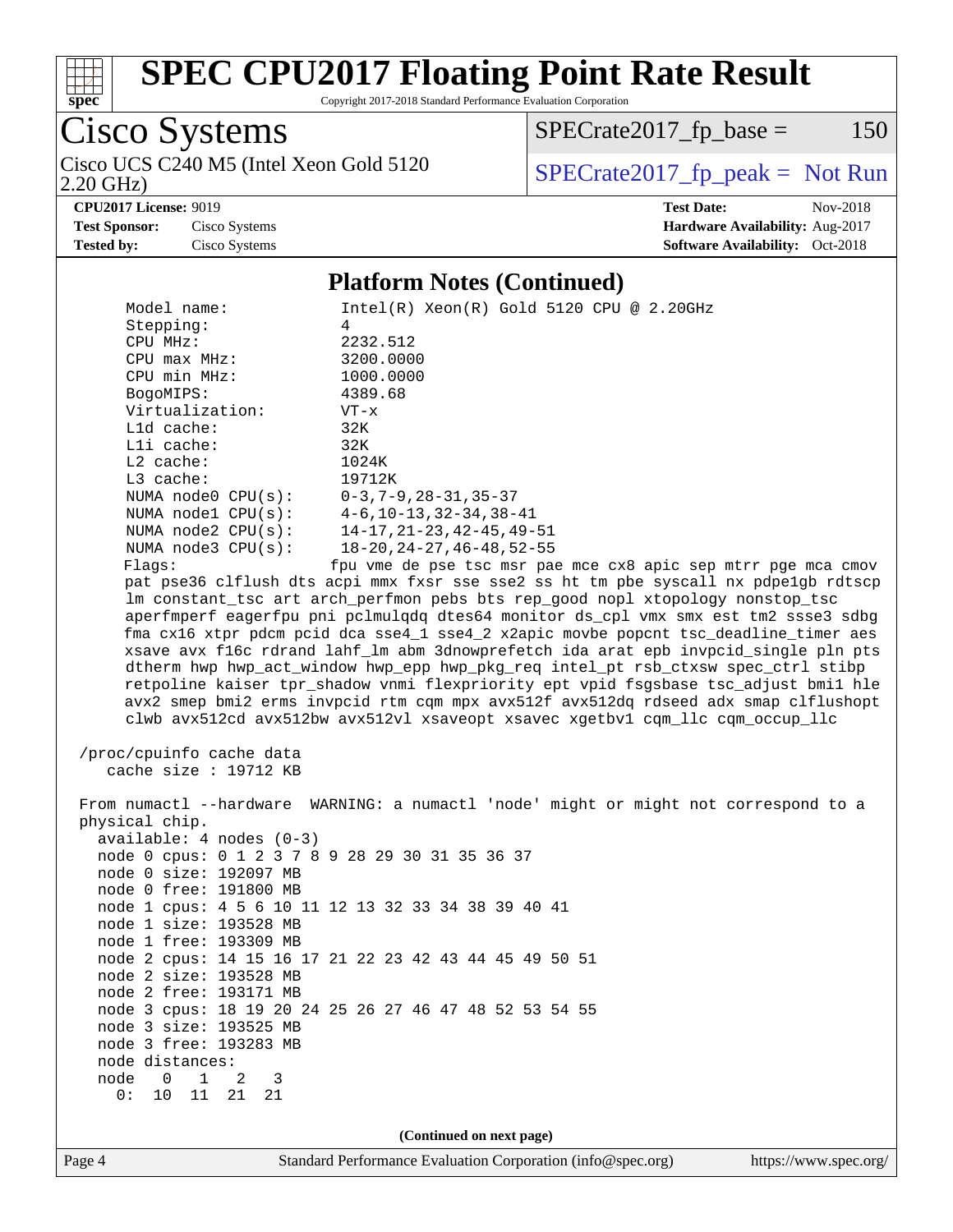|                                                                           | Cisco Systems                                                                                                                                                                                                                                                                                                                                                       | $SPECrate2017_fp\_base =$<br>150                                                                                                                                                                                                                                    |
|---------------------------------------------------------------------------|---------------------------------------------------------------------------------------------------------------------------------------------------------------------------------------------------------------------------------------------------------------------------------------------------------------------------------------------------------------------|---------------------------------------------------------------------------------------------------------------------------------------------------------------------------------------------------------------------------------------------------------------------|
| $2.20$ GHz)                                                               | Cisco UCS C240 M5 (Intel Xeon Gold 5120                                                                                                                                                                                                                                                                                                                             | $SPECrate2017fr peak = Not Run$                                                                                                                                                                                                                                     |
| <b>CPU2017 License: 9019</b><br><b>Test Sponsor:</b><br><b>Tested by:</b> | Cisco Systems<br>Cisco Systems                                                                                                                                                                                                                                                                                                                                      | <b>Test Date:</b><br>Nov-2018<br>Hardware Availability: Aug-2017<br><b>Software Availability:</b> Oct-2018                                                                                                                                                          |
|                                                                           | <b>Platform Notes (Continued)</b>                                                                                                                                                                                                                                                                                                                                   |                                                                                                                                                                                                                                                                     |
| 1:<br>2:<br>21<br>3:<br>21<br>From /proc/meminfo<br>MemTotal:             | 21<br>11 10 21<br>21<br>10<br>11<br>21<br>11<br>10<br>791224996 kB<br>HugePages_Total:<br>0                                                                                                                                                                                                                                                                         |                                                                                                                                                                                                                                                                     |
| Hugepagesize:                                                             | 2048 kB                                                                                                                                                                                                                                                                                                                                                             |                                                                                                                                                                                                                                                                     |
| SuSE-release:<br>os-release:<br>ID="sles"<br>uname $-a$ :                 | From /etc/*release* /etc/*version*<br>SUSE Linux Enterprise Server 12 (x86_64)<br>$VERSION = 12$<br>PATCHLEVEL = 2<br># Please check /etc/os-release for details about this release.<br>NAME="SLES"<br>VERSION="12-SP2"<br>VERSION_ID="12.2"<br>PRETTY_NAME="SUSE Linux Enterprise Server 12 SP2"<br>$ANSI$ _COLOR=" $0:32$ "<br>CPE_NAME="cpe:/o:suse:sles:12:sp2" | # This file is deprecated and will be removed in a future service pack or release.                                                                                                                                                                                  |
|                                                                           | x86_64 x86_64 x86_64 GNU/Linux                                                                                                                                                                                                                                                                                                                                      | Linux linux-fdny 4.4.120-92.70-default #1 SMP Wed Mar 14 15:59:43 UTC 2018 (52a83de)                                                                                                                                                                                |
|                                                                           | run-level $3$ Dec $6$ 07:47                                                                                                                                                                                                                                                                                                                                         |                                                                                                                                                                                                                                                                     |
| Filesystem<br>/dev/sda2                                                   | SPEC is set to: /home/cpu2017<br>Type Size Used Avail Use% Mounted on<br>xfs<br>500G 162G 339G 33% /                                                                                                                                                                                                                                                                |                                                                                                                                                                                                                                                                     |
| Memory:                                                                   | frequent changes to hardware, firmware, and the "DMTF SMBIOS" standard.<br>BIOS Cisco Systems, Inc. C240M5.4.0.1.139.1003182220 10/03/2018                                                                                                                                                                                                                          | Additional information from dmidecode follows. WARNING: Use caution when you interpret<br>this section. The 'dmidecode' program reads system data which is "intended to allow<br>hardware to be accurately determined", but the intent may not be met, as there are |
|                                                                           | 24x 0xCE00 M393A4K40CB2-CTD 32 GB 2 rank 2666, configured at 2400                                                                                                                                                                                                                                                                                                   |                                                                                                                                                                                                                                                                     |
|                                                                           | (End of data from sysinfo program)                                                                                                                                                                                                                                                                                                                                  |                                                                                                                                                                                                                                                                     |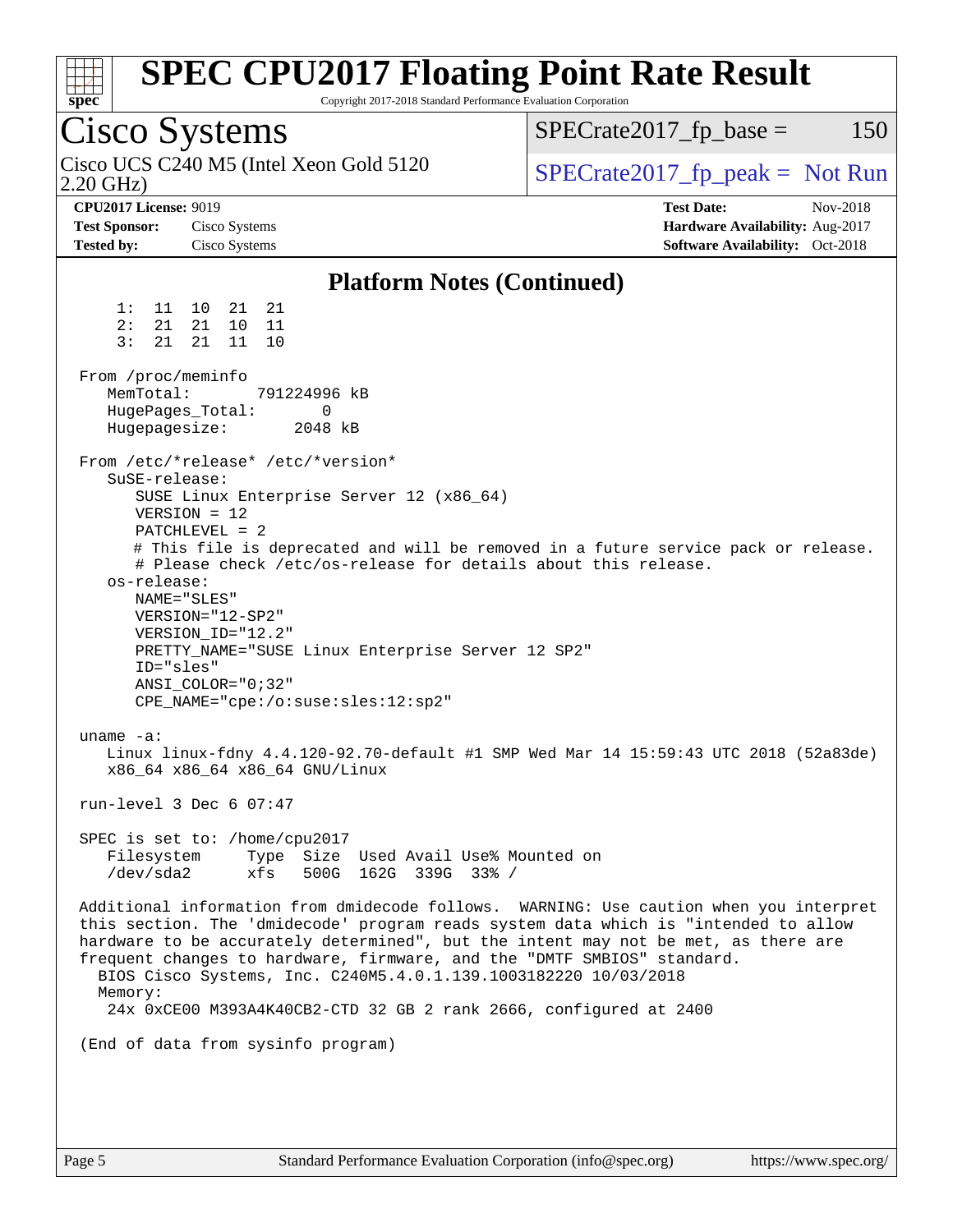

Copyright 2017-2018 Standard Performance Evaluation Corporation

# Cisco Systems

Cisco UCS C240 M5 (Intel Xeon Gold 5120  $SPECrate2017_fp\_peak = Not Run$ 

 $SPECTate2017_fp\_base = 150$ 

2.20 GHz)

**[CPU2017 License:](http://www.spec.org/auto/cpu2017/Docs/result-fields.html#CPU2017License)** 9019 **[Test Date:](http://www.spec.org/auto/cpu2017/Docs/result-fields.html#TestDate)** Nov-2018 **[Test Sponsor:](http://www.spec.org/auto/cpu2017/Docs/result-fields.html#TestSponsor)** Cisco Systems **[Hardware Availability:](http://www.spec.org/auto/cpu2017/Docs/result-fields.html#HardwareAvailability)** Aug-2017 **[Tested by:](http://www.spec.org/auto/cpu2017/Docs/result-fields.html#Testedby)** Cisco Systems **[Software Availability:](http://www.spec.org/auto/cpu2017/Docs/result-fields.html#SoftwareAvailability)** Oct-2018

### **[Compiler Version Notes](http://www.spec.org/auto/cpu2017/Docs/result-fields.html#CompilerVersionNotes)**

| $CC$ 519.1bm_ $r$ (base) 538.imagick_ $r$ (base) 544.nab_ $r$ (base)                                                                                                    |  |  |  |  |  |
|-------------------------------------------------------------------------------------------------------------------------------------------------------------------------|--|--|--|--|--|
| icc (ICC) 19.0.1.144 20181018<br>Copyright (C) 1985-2018 Intel Corporation. All rights reserved.                                                                        |  |  |  |  |  |
| $CXXC 508.namd_r(base) 510.parest_r(base)$                                                                                                                              |  |  |  |  |  |
| icpc (ICC) 19.0.1.144 20181018<br>Copyright (C) 1985-2018 Intel Corporation. All rights reserved.                                                                       |  |  |  |  |  |
| CC 511.povray_r(base) 526.blender_r(base)                                                                                                                               |  |  |  |  |  |
| icpc (ICC) 19.0.1.144 20181018<br>Copyright (C) 1985-2018 Intel Corporation. All rights reserved.<br>icc (ICC) 19.0.1.144 20181018                                      |  |  |  |  |  |
| Copyright (C) 1985-2018 Intel Corporation. All rights reserved.                                                                                                         |  |  |  |  |  |
| FC 507.cactuBSSN_r(base)                                                                                                                                                |  |  |  |  |  |
| icpc (ICC) 19.0.1.144 20181018<br>Copyright (C) 1985-2018 Intel Corporation. All rights reserved.<br>icc (ICC) 19.0.1.144 20181018                                      |  |  |  |  |  |
| Copyright (C) 1985-2018 Intel Corporation. All rights reserved.<br>ifort (IFORT) 19.0.1.144 20181018<br>Copyright (C) 1985-2018 Intel Corporation. All rights reserved. |  |  |  |  |  |
| 503.bwaves_r(base) 549.fotonik3d_r(base) 554.roms_r(base)<br>FC                                                                                                         |  |  |  |  |  |
| ifort (IFORT) 19.0.1.144 20181018<br>Copyright (C) 1985-2018 Intel Corporation. All rights reserved.                                                                    |  |  |  |  |  |
| 521.wrf_r(base) 527.cam4_r(base)                                                                                                                                        |  |  |  |  |  |
| ifort (IFORT) 19.0.1.144 20181018<br>Copyright (C) 1985-2018 Intel Corporation. All rights reserved.<br>icc (ICC) 19.0.1.144 20181018                                   |  |  |  |  |  |
| (Continued on next page)                                                                                                                                                |  |  |  |  |  |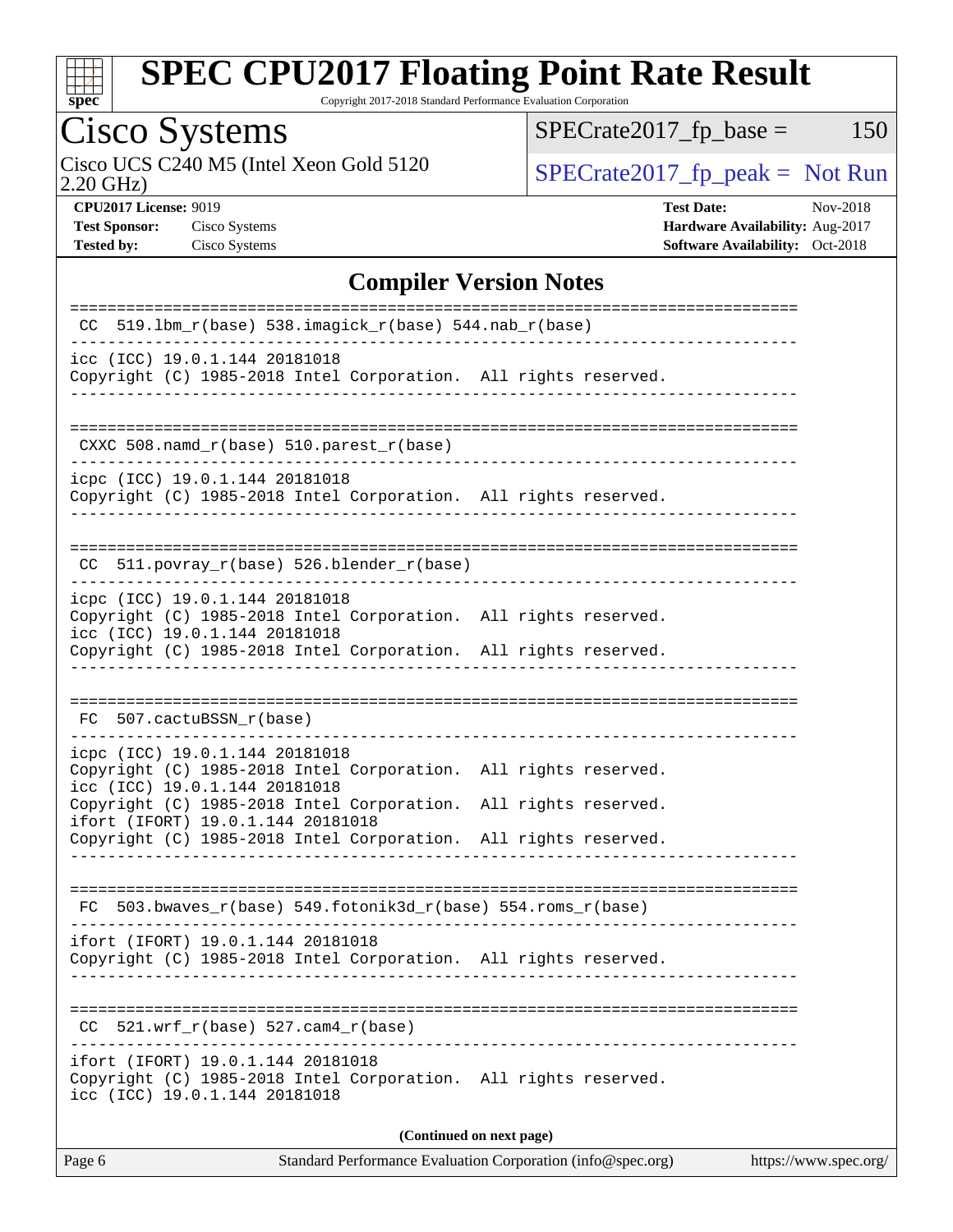

Copyright 2017-2018 Standard Performance Evaluation Corporation

### Cisco Systems

Cisco UCS C240 M5 (Intel Xeon Gold 5120  $\vert$  [SPECrate2017\\_fp\\_peak =](http://www.spec.org/auto/cpu2017/Docs/result-fields.html#SPECrate2017fppeak) Not Run

 $SPECTate2017<sub>fr</sub> base = 150$ 

2.20 GHz)

**[CPU2017 License:](http://www.spec.org/auto/cpu2017/Docs/result-fields.html#CPU2017License)** 9019 **[Test Date:](http://www.spec.org/auto/cpu2017/Docs/result-fields.html#TestDate)** Nov-2018 **[Test Sponsor:](http://www.spec.org/auto/cpu2017/Docs/result-fields.html#TestSponsor)** Cisco Systems **[Hardware Availability:](http://www.spec.org/auto/cpu2017/Docs/result-fields.html#HardwareAvailability)** Aug-2017 **[Tested by:](http://www.spec.org/auto/cpu2017/Docs/result-fields.html#Testedby)** Cisco Systems **[Software Availability:](http://www.spec.org/auto/cpu2017/Docs/result-fields.html#SoftwareAvailability)** Oct-2018

### **[Compiler Version Notes \(Continued\)](http://www.spec.org/auto/cpu2017/Docs/result-fields.html#CompilerVersionNotes)**

Copyright (C) 1985-2018 Intel Corporation. All rights reserved. ------------------------------------------------------------------------------

### **[Base Compiler Invocation](http://www.spec.org/auto/cpu2017/Docs/result-fields.html#BaseCompilerInvocation)**

[C benchmarks](http://www.spec.org/auto/cpu2017/Docs/result-fields.html#Cbenchmarks):  $\text{icc}$  -m64 -std=c11

[C++ benchmarks:](http://www.spec.org/auto/cpu2017/Docs/result-fields.html#CXXbenchmarks) [icpc -m64](http://www.spec.org/cpu2017/results/res2018q4/cpu2017-20181211-10266.flags.html#user_CXXbase_intel_icpc_64bit_4ecb2543ae3f1412ef961e0650ca070fec7b7afdcd6ed48761b84423119d1bf6bdf5cad15b44d48e7256388bc77273b966e5eb805aefd121eb22e9299b2ec9d9)

[Fortran benchmarks](http://www.spec.org/auto/cpu2017/Docs/result-fields.html#Fortranbenchmarks): [ifort -m64](http://www.spec.org/cpu2017/results/res2018q4/cpu2017-20181211-10266.flags.html#user_FCbase_intel_ifort_64bit_24f2bb282fbaeffd6157abe4f878425411749daecae9a33200eee2bee2fe76f3b89351d69a8130dd5949958ce389cf37ff59a95e7a40d588e8d3a57e0c3fd751)

[Benchmarks using both Fortran and C](http://www.spec.org/auto/cpu2017/Docs/result-fields.html#BenchmarksusingbothFortranandC): [ifort -m64](http://www.spec.org/cpu2017/results/res2018q4/cpu2017-20181211-10266.flags.html#user_CC_FCbase_intel_ifort_64bit_24f2bb282fbaeffd6157abe4f878425411749daecae9a33200eee2bee2fe76f3b89351d69a8130dd5949958ce389cf37ff59a95e7a40d588e8d3a57e0c3fd751) [icc -m64 -std=c11](http://www.spec.org/cpu2017/results/res2018q4/cpu2017-20181211-10266.flags.html#user_CC_FCbase_intel_icc_64bit_c11_33ee0cdaae7deeeab2a9725423ba97205ce30f63b9926c2519791662299b76a0318f32ddfffdc46587804de3178b4f9328c46fa7c2b0cd779d7a61945c91cd35)

[Benchmarks using both C and C++](http://www.spec.org/auto/cpu2017/Docs/result-fields.html#BenchmarksusingbothCandCXX): [icpc -m64](http://www.spec.org/cpu2017/results/res2018q4/cpu2017-20181211-10266.flags.html#user_CC_CXXbase_intel_icpc_64bit_4ecb2543ae3f1412ef961e0650ca070fec7b7afdcd6ed48761b84423119d1bf6bdf5cad15b44d48e7256388bc77273b966e5eb805aefd121eb22e9299b2ec9d9) [icc -m64 -std=c11](http://www.spec.org/cpu2017/results/res2018q4/cpu2017-20181211-10266.flags.html#user_CC_CXXbase_intel_icc_64bit_c11_33ee0cdaae7deeeab2a9725423ba97205ce30f63b9926c2519791662299b76a0318f32ddfffdc46587804de3178b4f9328c46fa7c2b0cd779d7a61945c91cd35)

[Benchmarks using Fortran, C, and C++:](http://www.spec.org/auto/cpu2017/Docs/result-fields.html#BenchmarksusingFortranCandCXX) [icpc -m64](http://www.spec.org/cpu2017/results/res2018q4/cpu2017-20181211-10266.flags.html#user_CC_CXX_FCbase_intel_icpc_64bit_4ecb2543ae3f1412ef961e0650ca070fec7b7afdcd6ed48761b84423119d1bf6bdf5cad15b44d48e7256388bc77273b966e5eb805aefd121eb22e9299b2ec9d9) [icc -m64 -std=c11](http://www.spec.org/cpu2017/results/res2018q4/cpu2017-20181211-10266.flags.html#user_CC_CXX_FCbase_intel_icc_64bit_c11_33ee0cdaae7deeeab2a9725423ba97205ce30f63b9926c2519791662299b76a0318f32ddfffdc46587804de3178b4f9328c46fa7c2b0cd779d7a61945c91cd35) [ifort -m64](http://www.spec.org/cpu2017/results/res2018q4/cpu2017-20181211-10266.flags.html#user_CC_CXX_FCbase_intel_ifort_64bit_24f2bb282fbaeffd6157abe4f878425411749daecae9a33200eee2bee2fe76f3b89351d69a8130dd5949958ce389cf37ff59a95e7a40d588e8d3a57e0c3fd751)

### **[Base Portability Flags](http://www.spec.org/auto/cpu2017/Docs/result-fields.html#BasePortabilityFlags)**

 503.bwaves\_r: [-DSPEC\\_LP64](http://www.spec.org/cpu2017/results/res2018q4/cpu2017-20181211-10266.flags.html#suite_basePORTABILITY503_bwaves_r_DSPEC_LP64) 507.cactuBSSN\_r: [-DSPEC\\_LP64](http://www.spec.org/cpu2017/results/res2018q4/cpu2017-20181211-10266.flags.html#suite_basePORTABILITY507_cactuBSSN_r_DSPEC_LP64) 508.namd\_r: [-DSPEC\\_LP64](http://www.spec.org/cpu2017/results/res2018q4/cpu2017-20181211-10266.flags.html#suite_basePORTABILITY508_namd_r_DSPEC_LP64) 510.parest\_r: [-DSPEC\\_LP64](http://www.spec.org/cpu2017/results/res2018q4/cpu2017-20181211-10266.flags.html#suite_basePORTABILITY510_parest_r_DSPEC_LP64) 511.povray\_r: [-DSPEC\\_LP64](http://www.spec.org/cpu2017/results/res2018q4/cpu2017-20181211-10266.flags.html#suite_basePORTABILITY511_povray_r_DSPEC_LP64) 519.lbm\_r: [-DSPEC\\_LP64](http://www.spec.org/cpu2017/results/res2018q4/cpu2017-20181211-10266.flags.html#suite_basePORTABILITY519_lbm_r_DSPEC_LP64) 521.wrf\_r: [-DSPEC\\_LP64](http://www.spec.org/cpu2017/results/res2018q4/cpu2017-20181211-10266.flags.html#suite_basePORTABILITY521_wrf_r_DSPEC_LP64) [-DSPEC\\_CASE\\_FLAG](http://www.spec.org/cpu2017/results/res2018q4/cpu2017-20181211-10266.flags.html#b521.wrf_r_baseCPORTABILITY_DSPEC_CASE_FLAG) [-convert big\\_endian](http://www.spec.org/cpu2017/results/res2018q4/cpu2017-20181211-10266.flags.html#user_baseFPORTABILITY521_wrf_r_convert_big_endian_c3194028bc08c63ac5d04de18c48ce6d347e4e562e8892b8bdbdc0214820426deb8554edfa529a3fb25a586e65a3d812c835984020483e7e73212c4d31a38223) 526.blender\_r: [-DSPEC\\_LP64](http://www.spec.org/cpu2017/results/res2018q4/cpu2017-20181211-10266.flags.html#suite_basePORTABILITY526_blender_r_DSPEC_LP64) [-DSPEC\\_LINUX](http://www.spec.org/cpu2017/results/res2018q4/cpu2017-20181211-10266.flags.html#b526.blender_r_baseCPORTABILITY_DSPEC_LINUX) [-funsigned-char](http://www.spec.org/cpu2017/results/res2018q4/cpu2017-20181211-10266.flags.html#user_baseCPORTABILITY526_blender_r_force_uchar_40c60f00ab013830e2dd6774aeded3ff59883ba5a1fc5fc14077f794d777847726e2a5858cbc7672e36e1b067e7e5c1d9a74f7176df07886a243d7cc18edfe67) 527.cam4\_r: [-DSPEC\\_LP64](http://www.spec.org/cpu2017/results/res2018q4/cpu2017-20181211-10266.flags.html#suite_basePORTABILITY527_cam4_r_DSPEC_LP64) [-DSPEC\\_CASE\\_FLAG](http://www.spec.org/cpu2017/results/res2018q4/cpu2017-20181211-10266.flags.html#b527.cam4_r_baseCPORTABILITY_DSPEC_CASE_FLAG) 538.imagick\_r: [-DSPEC\\_LP64](http://www.spec.org/cpu2017/results/res2018q4/cpu2017-20181211-10266.flags.html#suite_basePORTABILITY538_imagick_r_DSPEC_LP64) 544.nab\_r: [-DSPEC\\_LP64](http://www.spec.org/cpu2017/results/res2018q4/cpu2017-20181211-10266.flags.html#suite_basePORTABILITY544_nab_r_DSPEC_LP64) 549.fotonik3d\_r: [-DSPEC\\_LP64](http://www.spec.org/cpu2017/results/res2018q4/cpu2017-20181211-10266.flags.html#suite_basePORTABILITY549_fotonik3d_r_DSPEC_LP64) 554.roms\_r: [-DSPEC\\_LP64](http://www.spec.org/cpu2017/results/res2018q4/cpu2017-20181211-10266.flags.html#suite_basePORTABILITY554_roms_r_DSPEC_LP64)